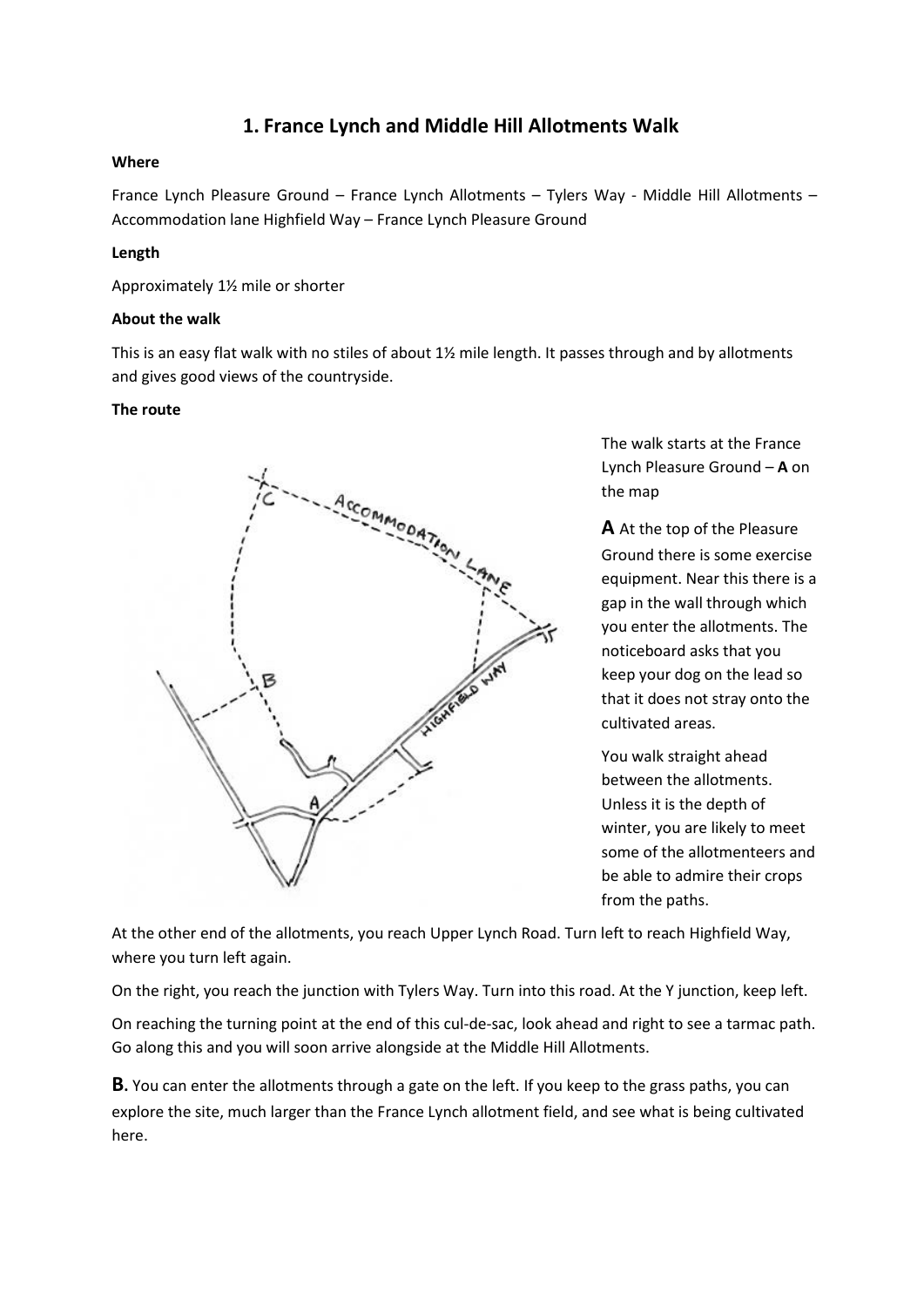*\* If you wish to cut the walk short, walk to the left through the allotments to reach Middle Hill. Here turn left. Turn into the second road on the left, Burcombe Road at the end of which you will be back at the Pleasure Ground.*

Return to the path along the edge of the field to continue your walk.

At the end of the field, go through the green kissing gate and turn left on the path beyond. You are now in the agricultural edge of the village.

Follow the path through 3 more kissing gates. The third one takes you onto a tarmac track, known as Accommodation Lane **(C).** Turn right and walk past 'Mole End', a name which must have a story behind it.

Later, a track will cross Accommodation Lane. Turn right here along a stony footpath.

On reaching the T junction with Highfield Way, turn right to regain the Pleasure Ground.

## **Walk description by Tessa Wood, Stroud Rambling Club**